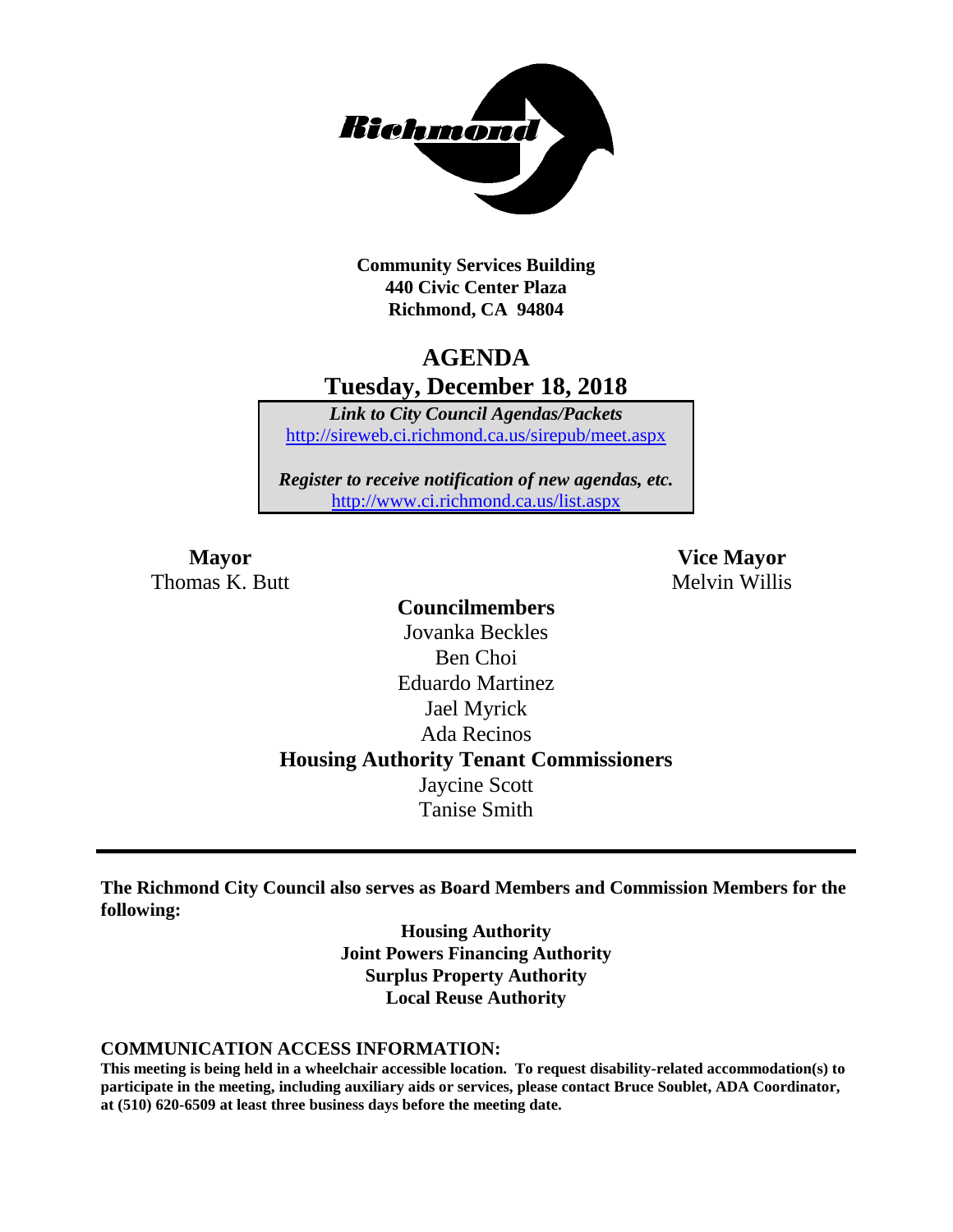# **MEETING PROCEDURES**

The City of Richmond encourages community participation at its City Council meetings and has established procedures that are intended to accommodate public input in a timely and time-sensitive way. As a courtesy to all members of the public who wish to participate in City Council meetings, please observe the following procedures:

**PUBLIC COMMENT ON AGENDA ITEMS:** Anyone who desires to address the City Council on items appearing on the agenda must complete and file a pink speaker's card with the City Clerk **prior** to the City Council's consideration of the item. Once the City Clerk has announced the item, no person shall be permitted to speak on the item other than those persons who have submitted their names to the City Clerk. Your name will be called when the item is announced for discussion. **Each speaker will be allowed up to TWO (2) MINUTES to address the City Council on NON-PUBLIC HEARING items listed on the agenda. Speakers are allowed up to THREE (3) minutes on PUBLIC HEARING items.**

**OPEN FORUM FOR PUBLIC COMMENT:** Individuals who would like to address the City Council on matters not listed on the agenda or on items remaining on the consent calendar may do so under Open Forum. All speakers must complete and file a pink speaker's card with the City Clerk **prior** to the commencement of Open Forum. The amount of time allotted to individual speakers shall be determined based on the number of persons requesting to speak during this item. **The time allocation for each speaker will be as follows:** 15 or fewer speakers, a maximum of 2 minutes; 16 to 24 speakers, a maximum of 1 and one-half minutes; and 25 or more speakers, a maximum of 1 minute.

#### **SPEAKERS ARE REQUESTED TO OCCUPY THE RESERVED SEATS IN THE FRONT ROW BEHIND THE SPEAKER'S PODIUM AS THEIR NAME IS ANNOUNCED BY THE CITY CLERK.**

**CONSENT CALENDAR:** Consent Calendar items are considered routine and will be enacted, approved or adopted by one motion unless a request for removal for discussion or explanation is received from the audience or the City Council. A member of the audience requesting to remove an item from the consent calendar that is sponsored by City staff must first complete a speaker's card and discuss the item with a City staff person who has knowledge of the subject material **prior** to filing the card with the City Clerk and **prior** to the City Council's consideration of Agenda Review. Councilmembers who request to remove an item from the consent calendar must do so during Agenda Review. An item removed from the Consent Calendar may be placed anywhere on the agenda following the City Council's agenda review.

**CONDUCT AT MEETINGS:** Richmond City Council meetings are limited public forums during which the City strives to provide an open, safe atmosphere and promote robust public debate. Members of the public, however, must comply with state law, as well as the City's laws and procedures and may not actually disrupt the orderly conduct of these meetings. The public, for example, may not shout or use amplifying devices, must submit comment cards and speak during their allotted time, may not create a physical disturbance, may not speak on matters unrelated to issues within the jurisdiction of the City Council or the agenda item at hand, and may not cause immediate threats to public safety.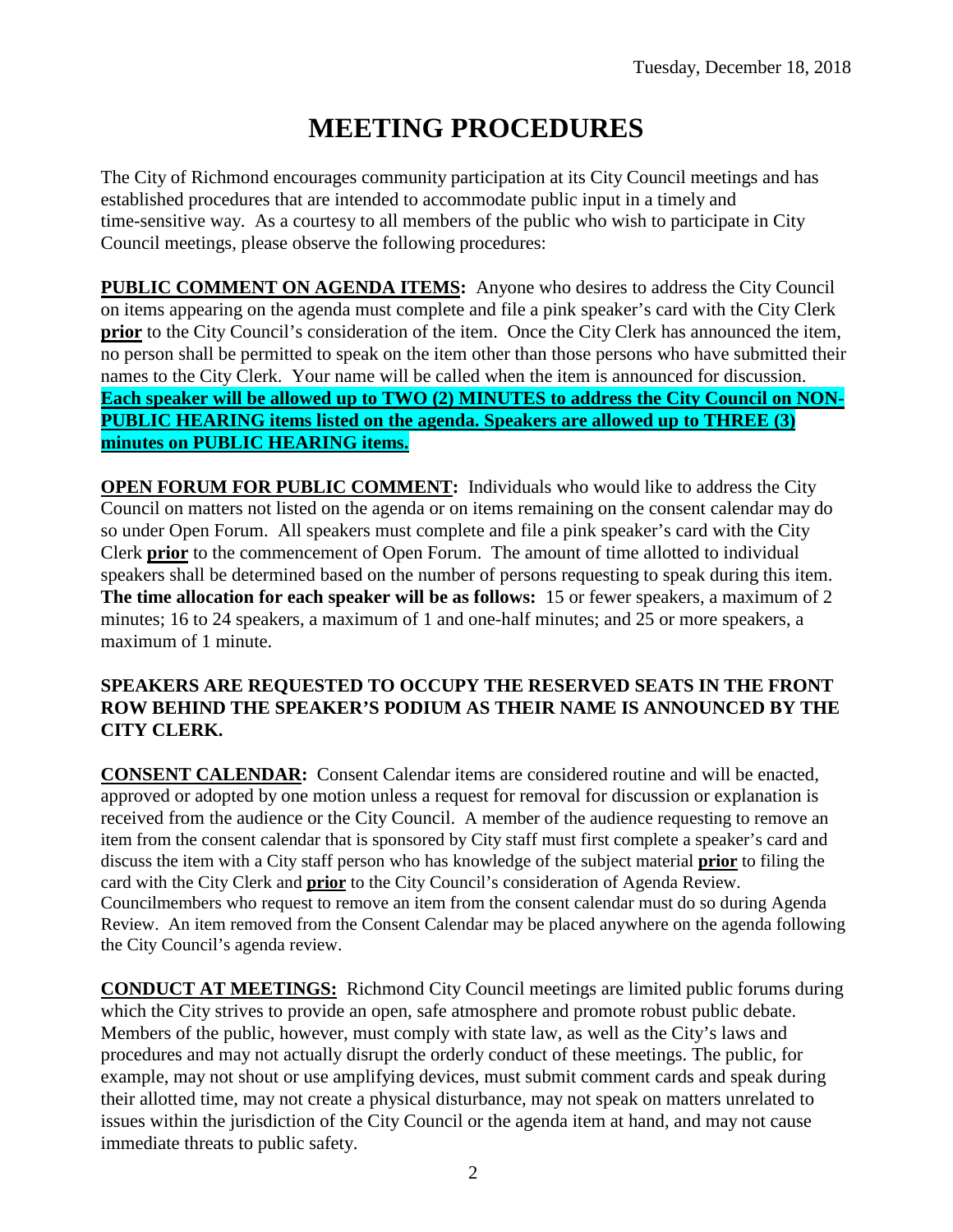**CITY HARASSMENT POLICY:** The City invites public comment and critique about its operations, including comment about the performance of its public officials and employees, at the public meetings of the City Council and boards and commissions. However, discriminatory or harassing comments about or in the presence of City employees, even comments by third parties, may create a hostile work environment, if severe or pervasive. The City prohibits harassment against an applicant, employee, or contractor on the basis of race, religious creed, color, national origin, ancestry, physical disability, medical condition, mental disability, marital status, sex (including pregnancy, childbirth, and related medical conditions), sexual orientation, gender identity, age or veteran status, or any other characteristic protected by federal, state or local law. In order to acknowledge the public's right to comment on City operations at public meetings, which could include comments that violate the City's harassment policy if such comments do not cause an actual disruption under the Council Rules and Procedures, while taking reasonable steps to protect City employees from discrimination and harassment, City Boards and Commissions shall adhere to the following procedures. If any person makes a harassing remark at a public meeting that violates the above City policy prohibiting harassment, the presiding officer of the meeting may, at the conclusion of the speaker's remarks and allotted time: (a) remind the public that the City's Policy Regarding Harassment of its Employees is contained in the written posted agenda; and (b) state that comments in violation of City policy are not condoned by the City and will play no role in City decisions. If any person makes a harassing remark at a public meeting that violates the above City policy, any City employee in the room who is offended by remarks violating the City's policy is excused from attendance at the meeting. No City employee is compelled to remain in attendance where it appears likely that speakers will make further harassing comments. If an employee leaves a City meeting for this reason, the presiding officer may send a designee to notify any offended employee who has left the meeting when those comments are likely concluded so that the employee may return to the meeting. The presiding officer may remind an employee or any council or board or commission member that he or she may leave the meeting if a remark violating the City's harassment policy is made. These procedures supplement the Council Rules and Procedures relating to disruption of orderly conduct at Council meetings.

Any law enforcement officer on duty or whose service is commanded by the presiding officer shall be Sergeant-at-Arms of the Council meetings. He/she, or they, shall carry out all orders and instructions given by the presiding officer for the purpose of maintaining order and decorum at the Council meetings (City Council Rules of Procedure and Order Section III F, RMC Section 2.12.030).

**\*\*\*\*\*\*\*\*\*\*\*\*\*\*\*\*\*\*\*\*\*\*\*\*\*\*\*\*\*\*\*\*\*\*\*\*\*\*\*\*\*\*\*\*\*\*\*\*\*\*\*\*\*\*\*\*\*\***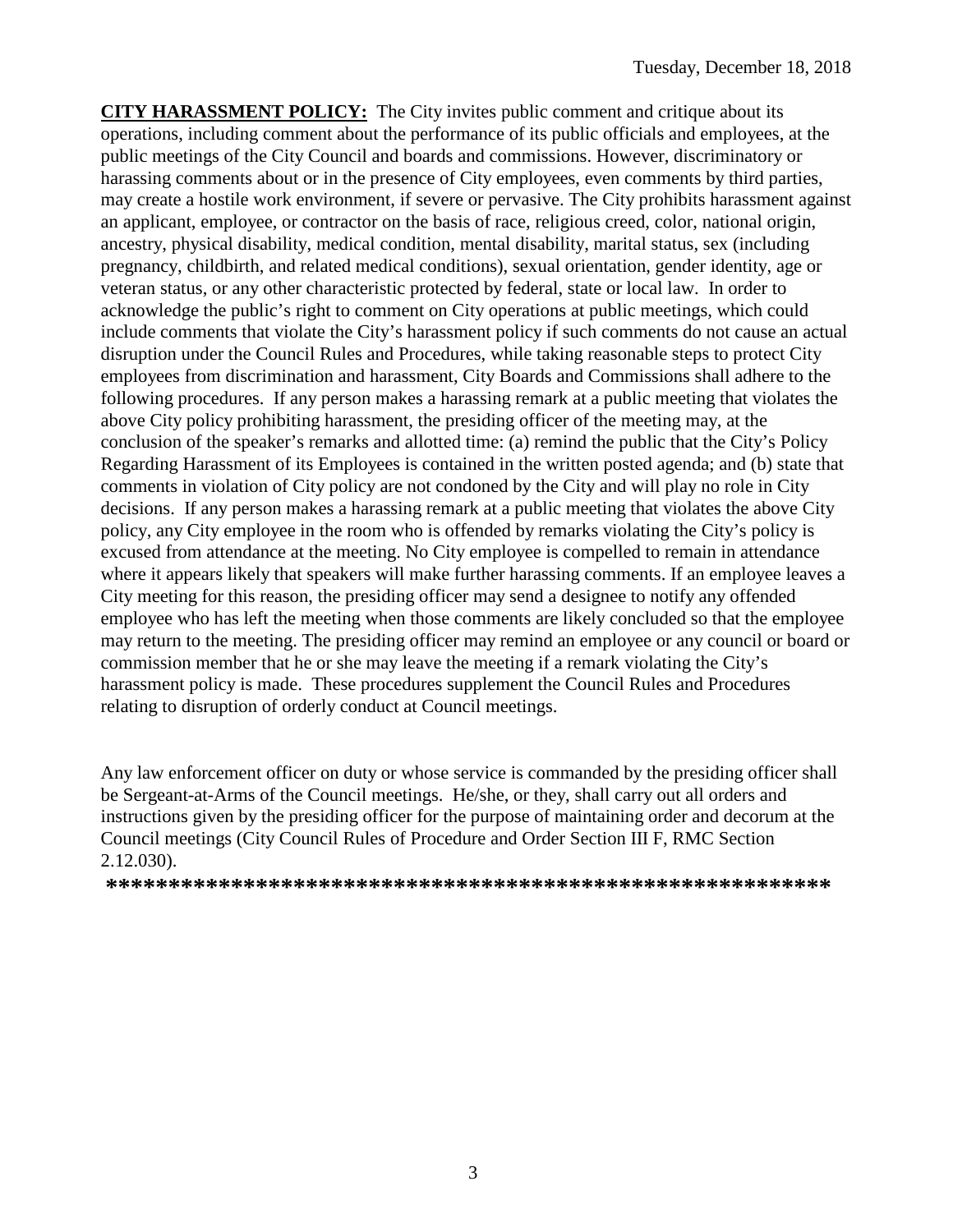## **OPEN SESSION TO HEAR PUBLIC COMMENT BEFORE CLOSED SESSION**

5:30 p.m.

#### **A. ROLL CALL**

#### **B. PUBLIC COMMENT BEFORE CLOSED SESSION**

#### **C. ADJOURN TO CLOSED SESSION**

## **CLOSED SESSION**

Shimada Room of the Community Services Building

#### **CITY COUNCIL**

CONFERENCE WITH LABOR NEGOTIATORS (Government Code Section 54957.6):

Agency representatives: Carlos Martinez, Lisa Stephenson, Belinda Warner, Jack Hughes Employee organization: Service Employees International Union (SEIU Local 1021)

CONFERENCE WITH REAL PROPERTY NEGOTIATOR (Government Code Section 54956.8):

Property: Parcel FM Marina Bay Agency negotiators: Carlos Martinez, Richard Mitchell, Alan Wolken Parties: Orton Development Inc. Under negotiations: Price and terms of payment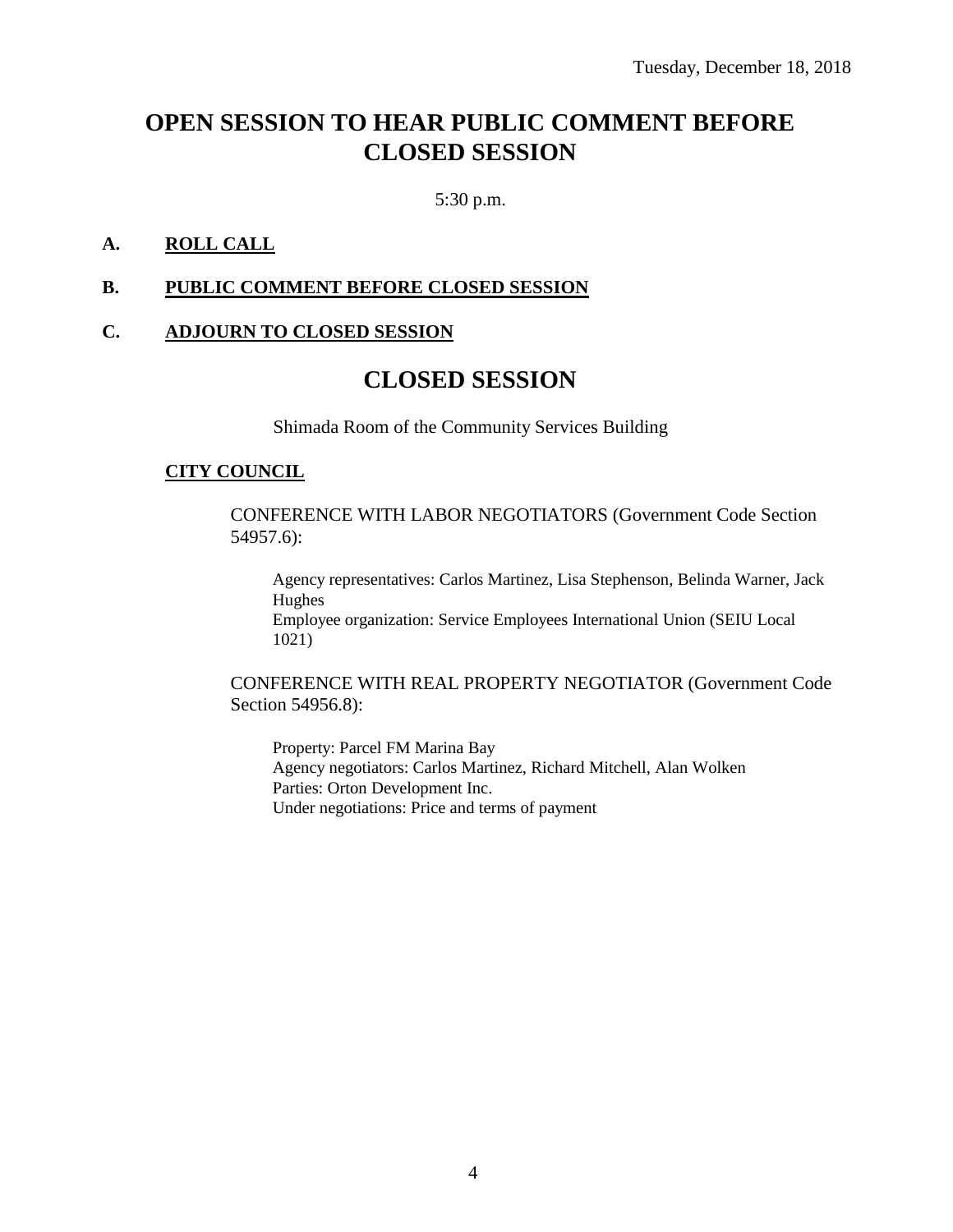## **SPECIAL MEETING OF THE RICHMOND HOUSING AUTHORITY**

6:25 p.m.

- **A. PLEDGE TO THE FLAG**
- **B. ROLL CALL**
- **C. STATEMENT OF CONFLICT OF INTEREST**
- **D. AGENDA REVIEW**

#### **E. HOUSING AUTHORITY CONSENT CALENDAR**

- **E-1.** ADOPT a resolution authorizing the Executive Director of the Richmond Housing Authority to execute a \$150,000 three-year contract with up to two oneyear options with Goldfarb and Lipman, LLP for legal consulting services associated with the assets of the Richmond Housing Authority - Richmond Housing Authority (Gabino Arredondo 620-1309).
- **E-2.** ADOPT a resolution approving a contract amendment with Staffmark Holdings, Inc. for temporary staffing services, increasing the contract amount by \$150,000, for a total amount not to exceed \$350,000, and extending the expiration date to June 30, 2020 - Richmond Housing Authority (Gabino Arredondo 621-1309).
- **E-3.** ADOPT a resolution authorizing the Executive Director of the Richmond Housing Authority to negotiate and enter into a contract with an architect selected from the City of Richmond's architect on-call list to conduct a needs assessment and prepare a final bid specifications package for the Nevin Plaza elevator modernization project, for an amount not to exceed \$50,000, for a one year-period - Richmond Housing Authority (Gabino Arredondo 621-1309).
- **E-4.** ADOPT a resolution approving an emergency justification contract with Advanced Elevator Solutions for elevator maintenance services at Nevin Plaza, in an amount not to exceed \$50,000 for a one year period - Richmond Housing Authority (Gabino Arredondo 621-1309).
- **E-5.** ADOPT a resolution approving a contract with David Paul Rosen & Associates to assist the Richmond Housing Authority in developing and implementing a master plan for revitalization and redevelopment of its public housing portfolio for a not to exceed amount of \$150,000, with a term from January 1, 2019 through December 31, 2020 - Richmond Housing Authority (Gabino Arredondo 620-6512).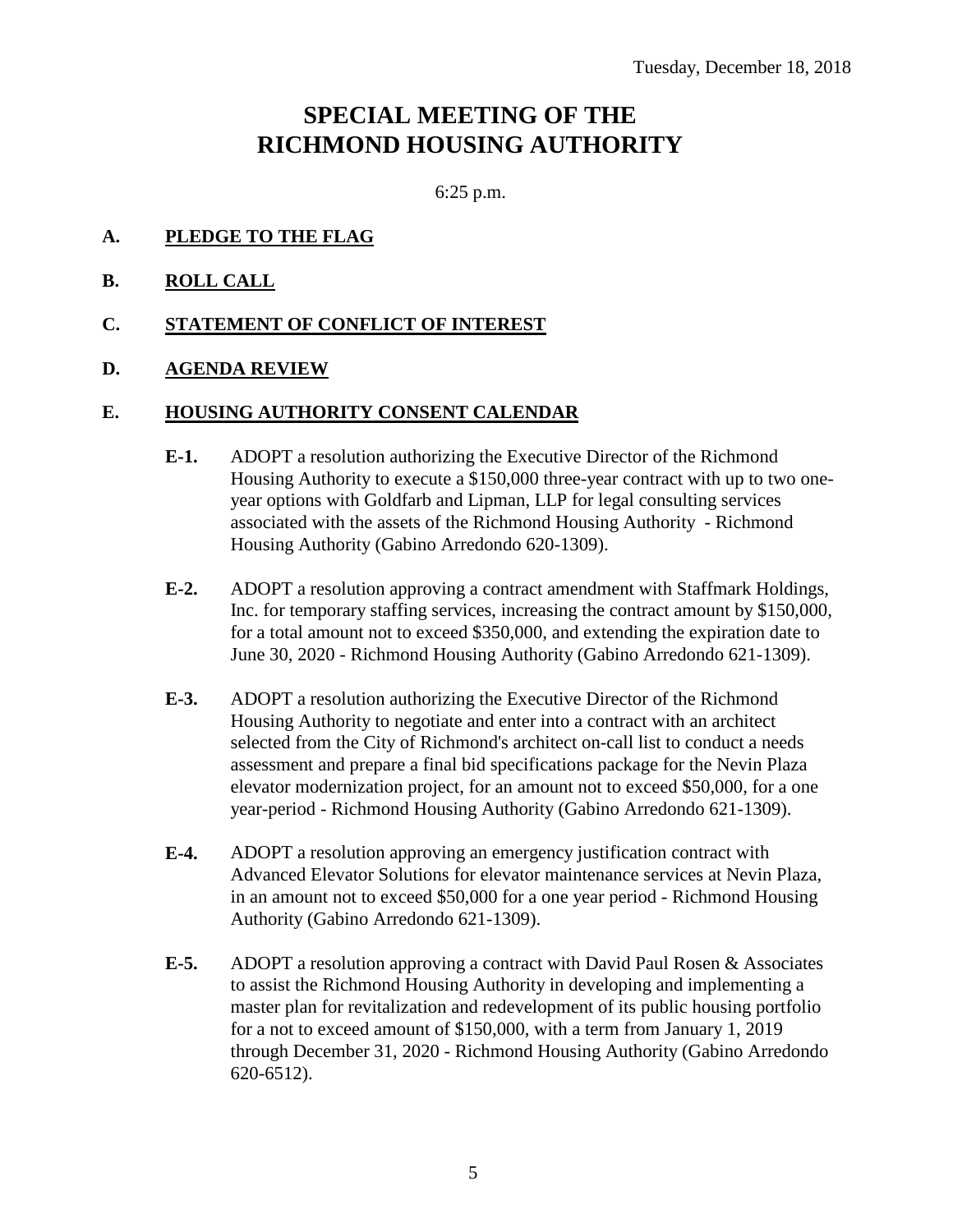- **E-6.** ADOPT a resolution approving a contract with Kelly Pest Control to provide pest control services, in an amount of \$30,000 for one year, with two additional one year options not to exceed \$90,000 - Richmond Housing Authority (Gabino Arredondo 621-1310).
- **E-7.** APPROVE the minutes of the November 27, 2018, special Richmond Housing Authority meeting - City Clerk's Office (Pamela Christian 620-6513).

## **F. ADJOURNMENT**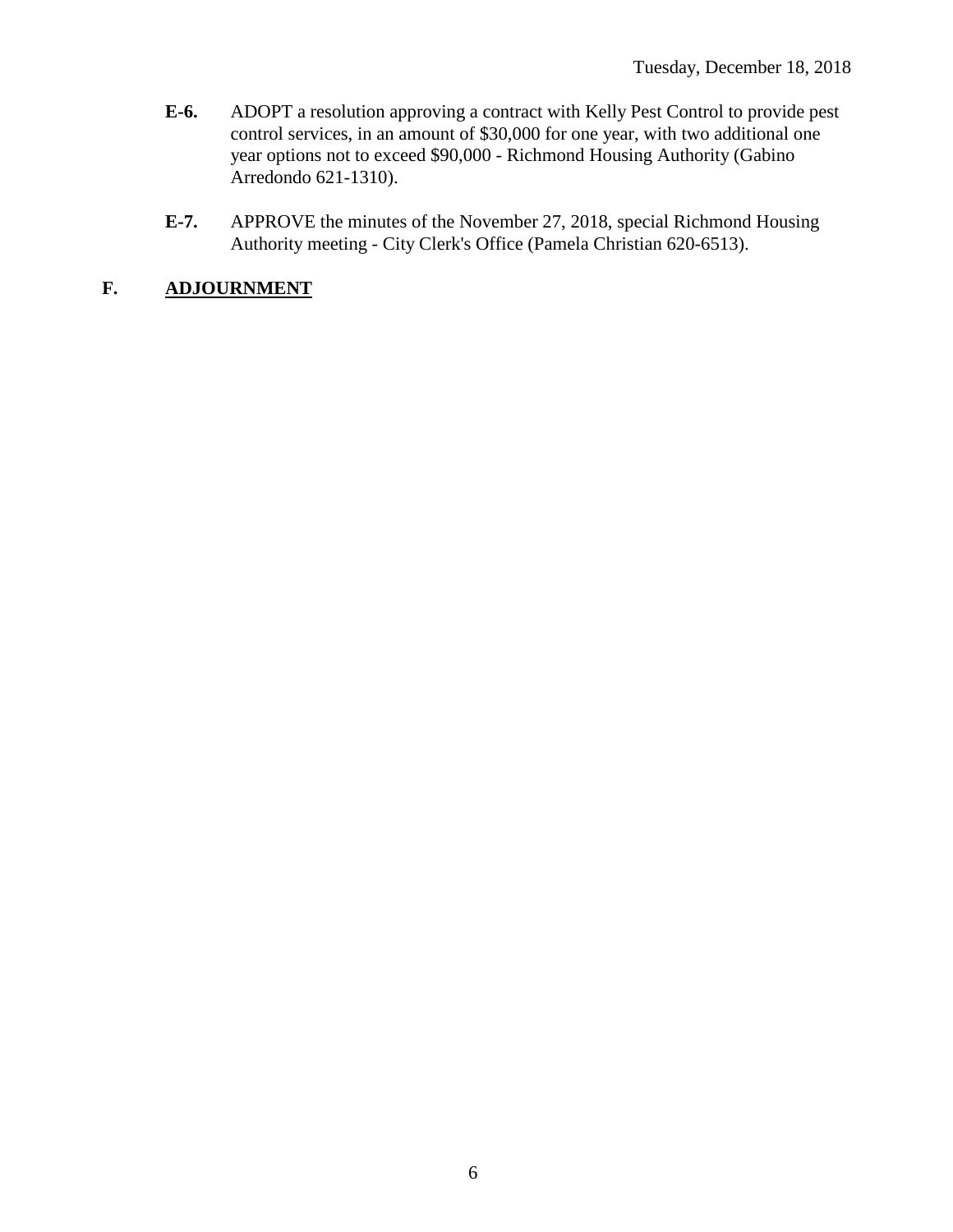## **REGULAR MEETING OF THE RICHMOND CITY COUNCIL**

6:30 p.m.

### **A. ROLL CALL**

### **B. STATEMENT OF CONFLICT OF INTEREST**

#### **C. AGENDA REVIEW**

#### **D. PRESENTATIONS, PROCLAMATIONS, AND COMMENDATIONS**

**D-1.** ANNOUNCE recent resignations from City of Richmond Boards, Commissions and Committees; and ANNOUNCE vacancies on City of Richmond Boards, Commissions, and Committees as of December 18, 2018 and ask that interested individuals send applications to the City Clerk - Office of the Mayor (Mayor Tom Butt 620-6503).

#### **E. REPORT FROM THE CITY ATTORNEY OF FINAL DECISIONS MADE DURING CLOSED SESSION**

## **F. REPORT FROM THE CITY MANAGER**

#### **G. OPEN FORUM FOR PUBLIC COMMENT**

#### **H. CITY COUNCIL CONSENT CALENDAR**

- **H-1.** ADOPT a resolution accepting the recommendation of the Environmental Protection Agency (EPA) Brownfields Revolving Loan and Grant Approval Board to award the Richmond Community Foundation a \$175,000 grant; and AUTHORIZE the City Manager and/or his designee to execute a standard contract with the Richmond Community Foundation to complete remediation of five properties in the Richmond Housing Renovation Program, not to exceed \$175,000 for remediation costs associated with the Richmond Housing Renovation Program - Housing and Community Development Department (Alan Wolken/Charice M. Duckworth 412-2052).
- **H-2.** APPROVE the second amendment to increase the payment limit by \$35,000 and adjust the service plan with Sports Time Officials to provide officiating services for adult and youth sports programs provided by the Community Services Department in an amount not to exceed \$60,000, with a term ending December 31, 2019 - Community Services Department (Rochelle Monk/Tetteh Kisseh 620- 6511).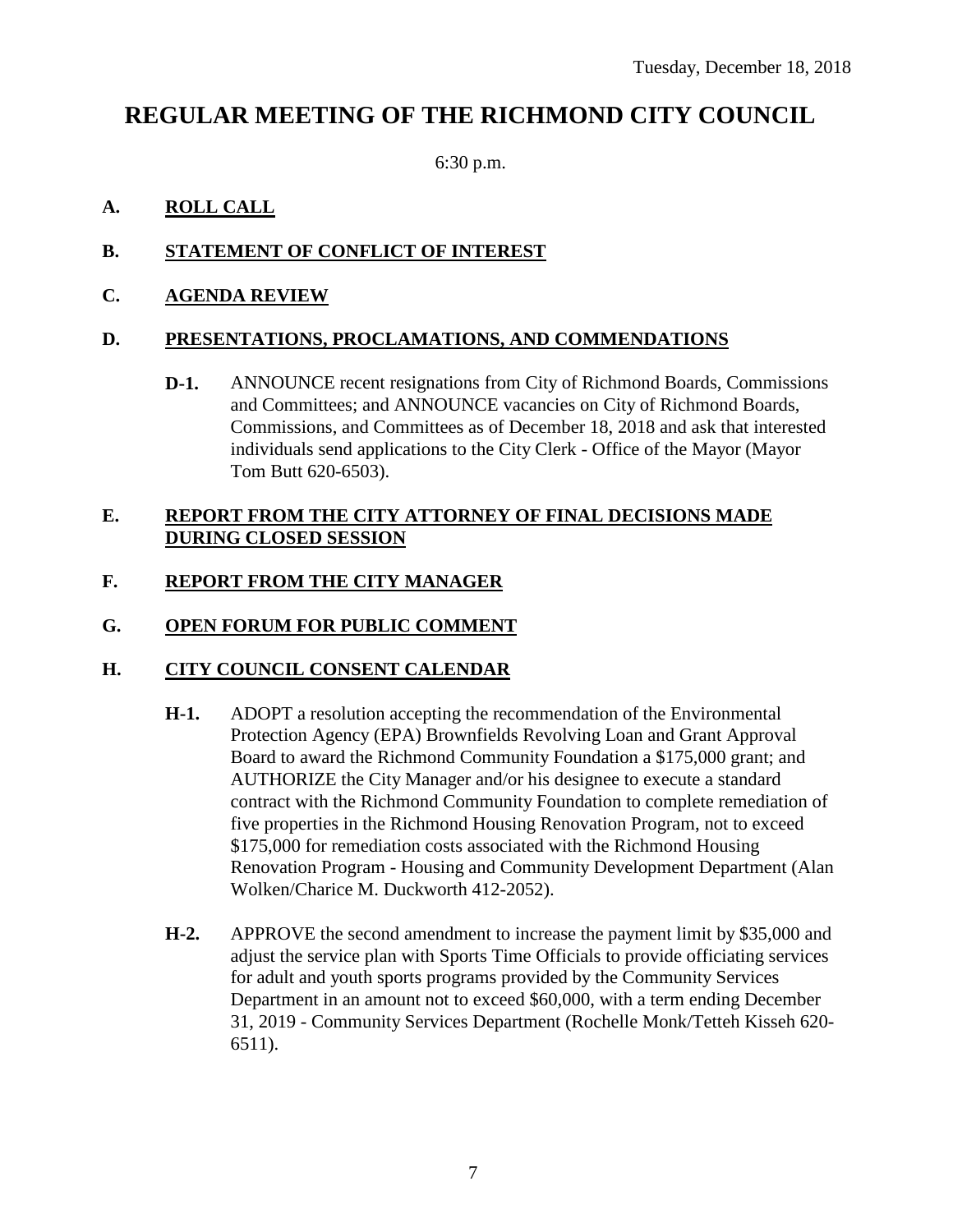- **H-3.** APPROVE the purchase of one Toro 25hp Z-Master mower from Aloha Saw & Mower, Inc., for use by the Parks Division in the Marina District, in an amount not to exceed \$11,500 - Department of Infrastructure Maintenance and Operations (Tim Higares 231-3008).
- **H-4.** ADOPT a resolution approving a three percent annual cost of living increase, in addition to the two percent minimum cost of living increase, for the recipients of the General Pension Fund, for a total annual cost of living increase of five percent for these recipients - Finance Department (Belinda Warner 620-6740).
- **H-5.** APPROVE a contract in an amount not to exceed \$100,000 with Contra Costa County Homeless and Housing Services to establish an additional, full-time Coordinated Outreach and Engagement (CORE) homeless response team focused on Richmond and San Pablo, from January 1, 2018, through June 30, 2019 - Police Department (Chief Allwyn Brown 621-1802).
- **H-6.** APPROVE a contract with Alex Kushner General Inc. for Americans with Disabilities Act (ADA) improvements at the Shields Reid Community Center at 1410 Kelsey Street, Richmond, in an amount not to exceed \$900,000 - Engineering and Capital Improvement Projects Department (Yader A. Bermudez 774-6300).
- **H-7.** APPROVE an agreement with the Trust for Public Land for the Trust for Public Land to design and build Phase 1 of the Richmond Wellness Trail with a \$3,114,025 California Natural Resources Agency Urban Greening Grant; reimburse the City up to \$52,000 for 50 percent of staff time spent on the project; and turn the completed project over to the City as a gift-in-place; and ALLOCATE \$52,000 in staff time by transferring funds from the Traffic Safety Improvement Project to the Richmond Wellness Trail Project - Engineering and Capital Improvement Projects Department (Yader Bermudez 620-5478/Tawfic Halaby 621-1612).
- **H-8.** ADOPT a resolution adopting Chapter 10, Consultant Selection, of the California Department of Transportation (Caltrans) Local Assistance Procedures Manual - Engineering and Capital Improvement Projects Department (Yader Bermudez 620-5478/Tawfic Halaby 621-1612).
- **H-9.** ADOPT an ordinance (second reading) amending Article 15.04.614 Wireless Communications Facilities intended for clarification and consistency with federal regulations for small wireless facilities - Planning and Building Services Department (Richard Mitchell 620-6706).
- **H-10.** ADOPT an ordinance (second reading) amending Chapter 15.04, Zoning and Subdivisions Regulations of the Richmond Municipal Code needed for General Plan consistency, correction of technical and grammatical errors, elimination of conflicts, state and federal law consistency, and clarification - Planning and Building Services Department (Richard Mitchell 620-6706).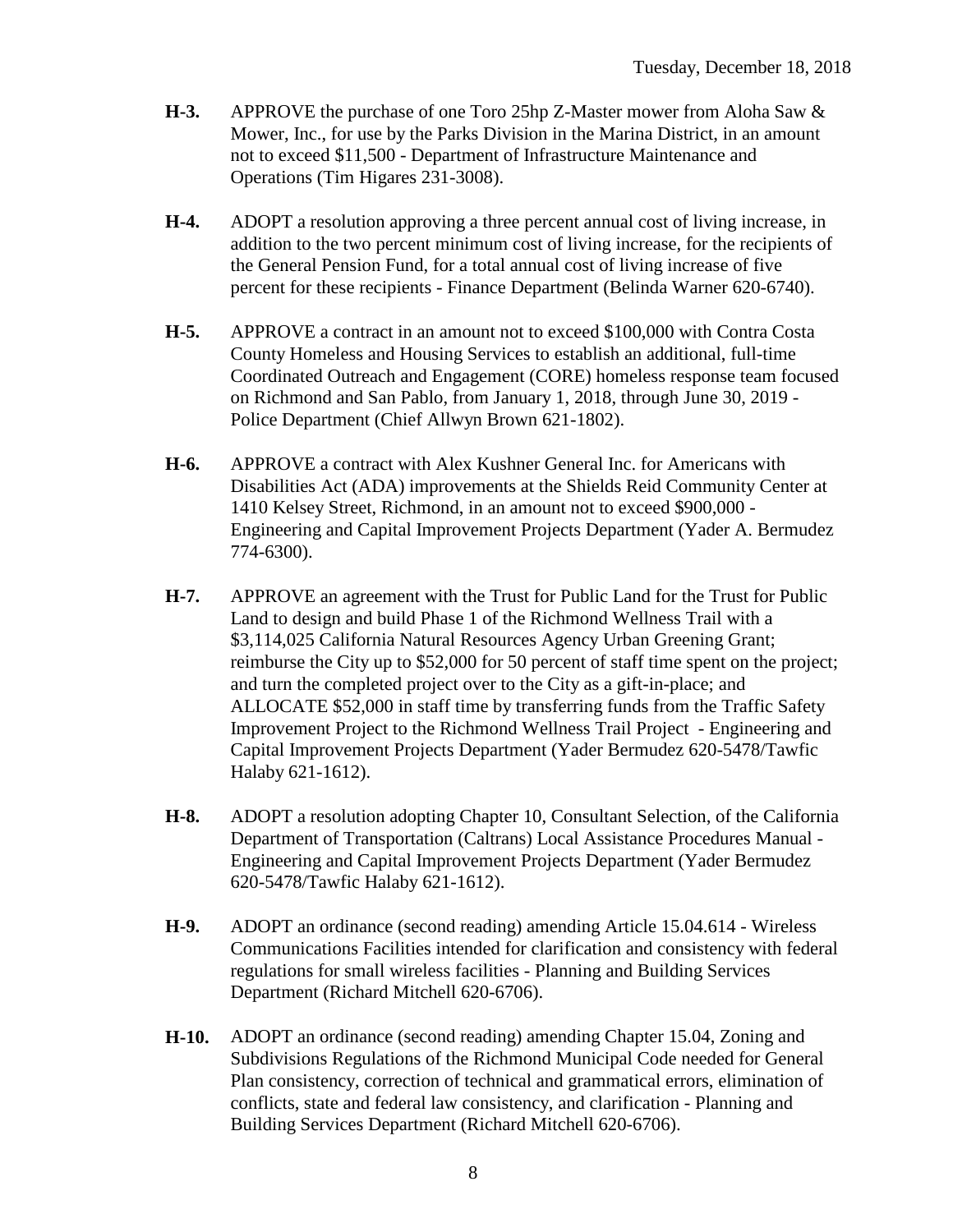- **H-11.** ADOPT a resolution to change Article 16.4 and Article 12 of the Memo of Understanding (MOU) with the Richmond Police Officer's Association defining compensation for Holiday Pay and Supplemental Pay within the current MOU - Human Resources Management Department (Lisa Stephenson 620-6600).
- **H-12.** ADOPT a resolution to change Section 26.1.B defining compensation for Holiday Pay within the current Memo of Understanding (MOU) with Local 188 - International Association of Firefighters (IAFF) - Human Resources Management Department (Lisa Stephenson 620-6600).
- **H-13.** INTRODUCE an ordinance (first reading) amending Richmond Municipal Code Sections 9.20.150 and 9.20.155 to update the solid waste collection rates to reflect an annual Consumer Price Index rate adjustment of 3.25 percent for residential customers, and 4.36 percent for commercial customers that will go into effect on January 1, 2019 - City Manager's Office (Shasa Curl/Adam Lenz 620-5537).
- **H-14.** AUTHORIZE the City Manager's Office to enroll in the National Research Center's National Citizen Survey Program in order to conduct a 2019 survey of City of Richmond residents at a cost not to exceed \$35,000 - City Manager's Office (Carlos Martinez/LaShonda White 620-6512).
- **H-15.** APPROVE the proposed Fiscal Year 2019-20 Environmental and Community Investment Agreement (ECIA) competitive grant program guidelines and application - City Manager's Office (Carlos Martinez/LaShonda White 620- 6512).
- **H-16.** APPROVE a two-year lease agreement with the Native American Health Center to lease City-owned property at 2566 Macdonald Avenue, extending the expiration term to June 30, 2020, with two additional one-year extension options, to provide health-related prevention and early intervention services for the local Native American community - City Manager's Office (Carlos Martinez/LaShonda White 620-6512).
- **H-17.** ADOPT a resolution Declaring the Canvass of Returns and Results of the General Municipal Election held on November 6, 2018 - City Clerk's Office (Pamela Christian 620-6512).
- **H-18.** APPROVE the minutes of the November 27, 2018, regular Richmond City Council meeting - City Clerk's Office (Pamela Christian 620-6513).
- **H-19.** APPROVE appointment to the Citizens Police Review Commission; APPOINT Oscar Garcia, reappointment, seat #8, term expiration November 1, 2021 - Office of the Mayor (Mayor Tom Butt 620-6503).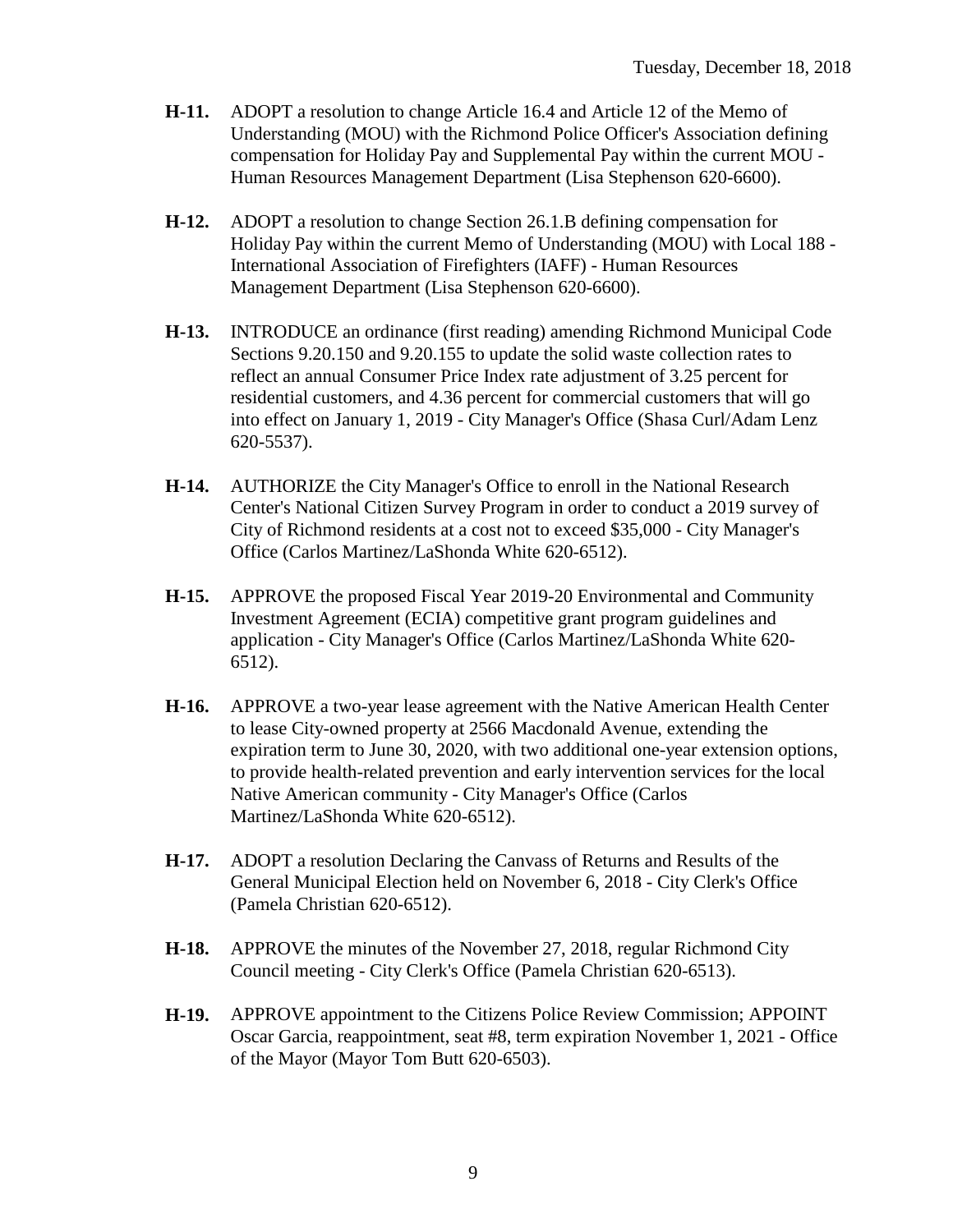- **H-20.** APPROVE appointments to the ECIA Grant Review Ad Hoc Committee: APPOINT Lily Rahnema, new appointment, seat #3, term expiration date March 31, 2020 - Office of the Mayor (Mayor Tom Butt 620-6503).
- **H-21.** APPROVE appointments to the Economic Development Commission: APPOINT Gloria Jean Sewell-Murphy, new appointment, seat #4, term expiration date March 30, 2021, and Diana Wear, new appointment, seat #9, filling an unexpired term with an expiration date of March 30, 2019, and Patrick Sterns, new appointment, seat #12, filling an unexpired term with an expiration date of March 30, 2019, and Ana Delgado, new appointment, seat #13, filling an unexpired term with an expiration date of March 30, 2019 - Office of the Mayor (Mayor Tom Butt 620-6503).
- **H-22.** DIRECT staff to draft a letter in support of the Contra Costa College Coalition and forward said letter to the president of the College and the governing board of the Contra Costa College District - Councilmember Ada Recinos (620-5431).

#### **I. CITY OF RICHMOND CONSENT CALENDAR RESOLUTIONS RELATING TO POLICY DECISIONS ON ISSUES THAT PERTAIN TO OTHER JURISDICTIONS**

- **I-1.** ADOPT a resolution honoring Kishana Harley and calling on the State Legislature to introduce legislation to value human life and to condemn racial injustice and police brutality - Councilmember Jovanka Beckles (620-6568).
- **I-2.** ADOPT a resolution contesting the new Federal Communications Commission's regulations for small cell facilities to become effective on January 14, 2019 - Vice Mayor Willis (412-2050) and Councilmember Beckles (620-6568).

## **J. PUBLIC HEARINGS**

**J-1.** ADOPT a resolution adopting the Addendum to the General Plan Update Final Environmental Impact Report (SCH#2008022018) and General Plan Amendments; and INTRODUCE an ordinance adopting associated zoning text amendments and rezoning for Change Area 12 (Northshore) - Planning and Building Services Department (Richard Mitchell 620-6706). **This item was continued from the November 13 and December 4, 2018, meetings.**

## **K. ORDINANCES**

**K-1.** INTRODUCE an ordinance (first reading) amending Chapter 3.54 of the Richmond Municipal Code entitled "Citizens Police Review Commission" in order to ensure compliance with Senate Bill 1421 (police personnel records) and Assembly Bill 748 (body cam footage) - City Attorney's Office (Bruce Reed Goodmiller/Shannon Moore/Bruce Soublet 620-6509).